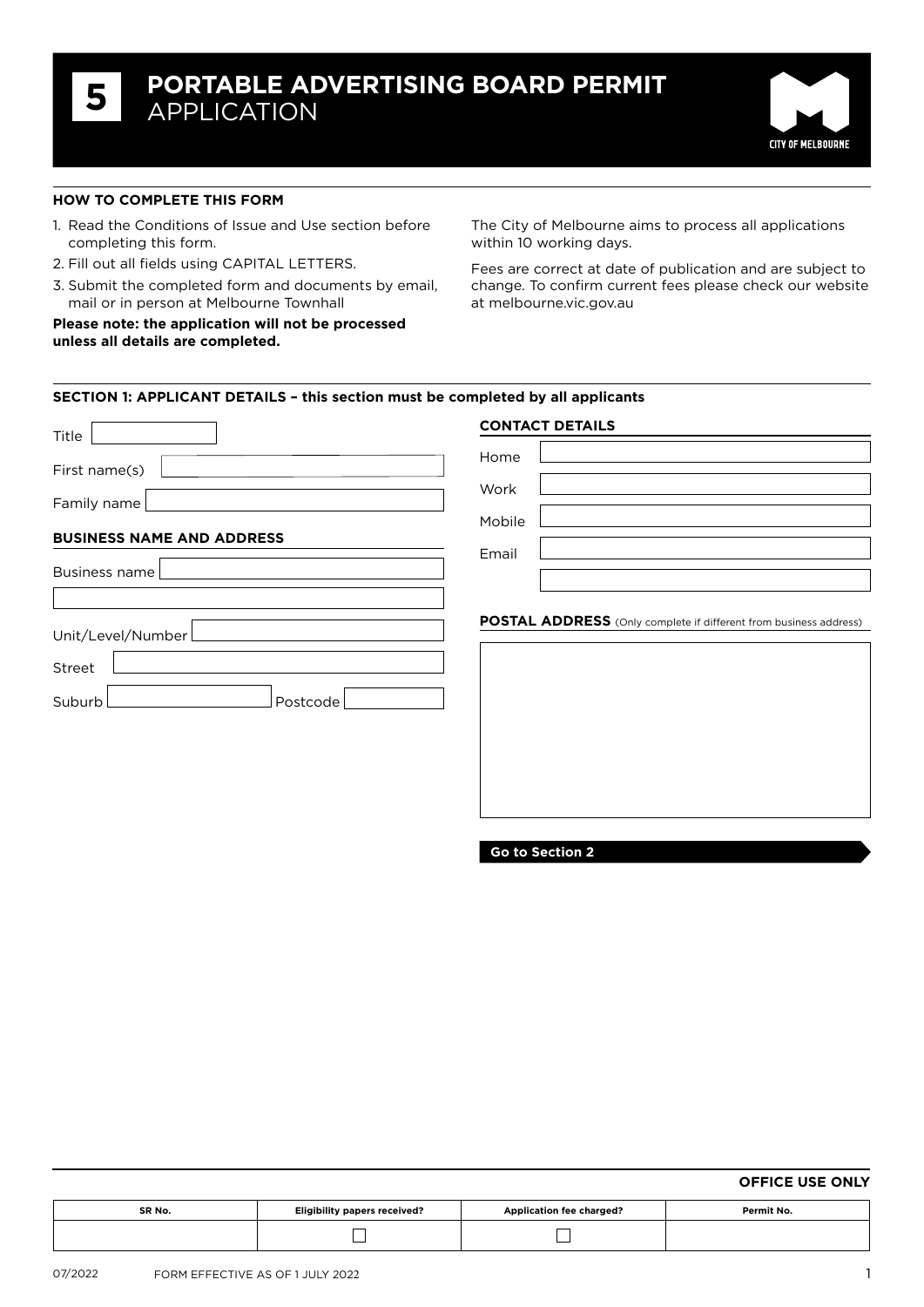## **SECTION 2: Location assessment – this section must be completed by all applicants**

| Where is the portable advertising board to be placed?<br>Street address                                                                                                                                                                                                                  | There is a non-refundable application fee of \$225 that<br>must be paid separately at the time your application<br>is submitted. If your application is approved, the<br>annual fee of \$680 must be made before the permit<br>can be issued.                                                                                                                                                                                                                 |  |  |  |
|------------------------------------------------------------------------------------------------------------------------------------------------------------------------------------------------------------------------------------------------------------------------------------------|---------------------------------------------------------------------------------------------------------------------------------------------------------------------------------------------------------------------------------------------------------------------------------------------------------------------------------------------------------------------------------------------------------------------------------------------------------------|--|--|--|
| Please note: only applications directly outside your place of business will be<br>considered. Please make sure you have accurately measured the proposed area<br>and provided all relevant documents when you submit your application.<br>Advertising board positioning in a streetscape | If you are unable to confirm the following statements<br>are true a permit will not be issued to your business.<br>In addition, your application fee will not be refunded.<br>Please make sure the following statements are true.<br>Yes No                                                                                                                                                                                                                   |  |  |  |
| <b>Figure 1</b><br>Minimum $2m \rightarrow 1m \rightarrow 1m$<br>1 <sub>m</sub><br>3.5m                                                                                                                                                                                                  | The footpath area outside my business is<br>greater than 3.5 metres wide (see Figure 1).<br>The area in which the advertising board is to<br>be placed is greater than 9 metres from the<br>intersection (see Figure 2).<br>This is the only advertising board to be<br>displayed outside this building.<br>The advertising board is no larger than 1 metre<br>tall by 1 metre wide.                                                                          |  |  |  |
| <b>Figure 2</b><br>Road<br>Footpath<br>9m<br><b>Building</b>                                                                                                                                                                                                                             | The entrance to my business is not located<br>in a laneway or any prohibited streets, as<br>indicated in condition 8 of the Conditions<br>of Issue and Use.<br>My business is located in a shared Laneway<br>(ie. Roadways with a shared use by both pedestrians and vehicles)<br>Please note: a site inspection of the location must be conducted by<br>City of Melbourne before a permit is issued (see condition 9 of the<br>Conditions of Issue and Use). |  |  |  |
|                                                                                                                                                                                                                                                                                          | Go to Section 3                                                                                                                                                                                                                                                                                                                                                                                                                                               |  |  |  |

## **SECTION 3: peRmit DocUmentation cHecKLiSt – please tick**

The following documents must be provided to the City of Melbourne at the time of application. Applications without required documents will not be returned.

Please supply a **copy** the following documents:

| $\perp$ Certificate of Currency (public liability insurance) showing the situation address |  |  |  |  |  |
|--------------------------------------------------------------------------------------------|--|--|--|--|--|
|                                                                                            |  |  |  |  |  |

 Written authorisation from the building management or owners corporation confirming a portable advertising board may be placed outside the building. (If your business is located in a multitenanted building)

**Please note:** The public liability insurance must be current and show cover for at least \$20 million. It must also state the situation address within the cover.

### **Go to Section 4**

## **SECTION 4: STATEMENT OF ACCEPTANCE – this section must be completed by all applicants**

I declare that the information I have provided is true and correct. I agree that I have read and understood the permit's Conditions of Issue and Use and wish to apply for the selected permit to use in accordance with these conditions. I will ensure that the permit is not altered, sold, transferred or assigned to another party and will be solely used for purposes as stated. I agree to destroy (or upon request return) the permit if my eligibility changes. I agree that all permits are non-refundable. I acknowledge information found to be false in support of this application will result in my permit being cancelled.

| Applicant<br>Name i | $\sim$<br>ıtıır⊖ | Dale '<br>. |  |
|---------------------|------------------|-------------|--|
|                     |                  |             |  |

The City of Melbourne is committed to protecting your privacy. The personal information you provide on this application is being collected by the City of Melbourne for the primary purpose of assessing your eligibility for the selected permit. We may also need to contact you from time to time for directly related purposes. Your personal information will not be disclosed to any external party without your consent, unless required or authorised by law. Failure to provide the information requested, means your permit application cannot be processed. If you wish to gain access to, or alter any personal information you have supplied to the City of Melbourne whilst completing this application, please contact us on +61 3 9658 9658. Access our privacy statement at **www.melbourne.vic.gov.au** 

#### **Go to Section 5**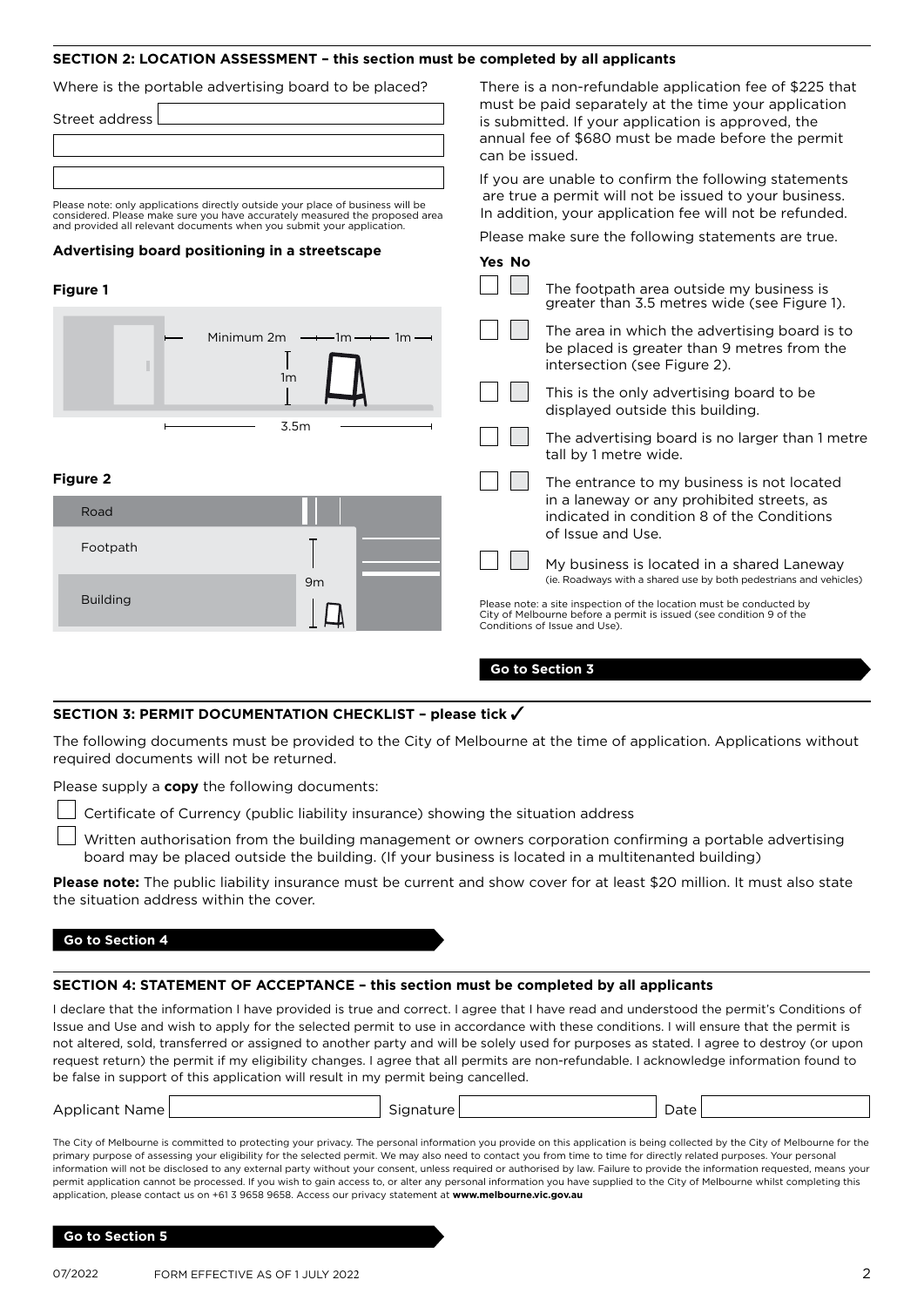# **SECTION 5: PAYMENT DETAILS**

## **Online**

Once your application is approved, please go to [melbourne.vic.gov.au/parking](http://www.melbourne.vic.gov.au/parking) to pay online. Please ensure that you use the payment reference number provided.

### **In person**

Payments can also be made by EFTPOS or credit card at the Melbourne Town Hall Administration located at 120 Swanston Street, Melbourne CBD during business hours, Monday to Friday.

## **mail**

Alternatively, you can post your cheque or money order along with your completed application.

 $\Box$  I enclose a cheque/money order for

 $AUD$ <sup>\$</sup>

Cheques must be marked 'Not Negotiable' and made payable to the City of Melbourne.

**Permit No.**

### **How to Apply**

When you have filled out all relevant fields in CAPITAL LETTERS and signed the Statement of Acceptance, please submit your application.

To do this, please detach the completed application form and return (with any required supporting documents) via one of the methods listed below. **Keep the Conditions of Issue and Use page for your reference.**

| $\boxtimes$ EMAIL                                                                                                                     | <b><i>IN PERSON</i></b>                                                                                                                                              |                                    |  |  |
|---------------------------------------------------------------------------------------------------------------------------------------|----------------------------------------------------------------------------------------------------------------------------------------------------------------------|------------------------------------|--|--|
| Please email the completed application form<br>(with any required supporting documents) to:<br>advertisingboards@melbourne.vic.gov.au | Melbourne Town Hall Administration<br>120 Swanston Street, Melbourne CBD<br>Business Hours, Monday to Friday<br>Closed public holidays<br><b>FURTHER INFORMATION</b> |                                    |  |  |
| $\Xi$ MAIL                                                                                                                            |                                                                                                                                                                      |                                    |  |  |
| Permits Team<br>City of Melbourne<br><b>PO Box 488</b><br>Melbourne 3001                                                              | Phone:<br>TTY (hearing/speech impaired):                                                                                                                             | +61 3 9658 9658<br>+61 3 9658 9641 |  |  |

**Please note:** If you are required to submit the original documents you can only do this via mail or in person. City of Melbourne takes no responsibility for your personal information sent via email or mail.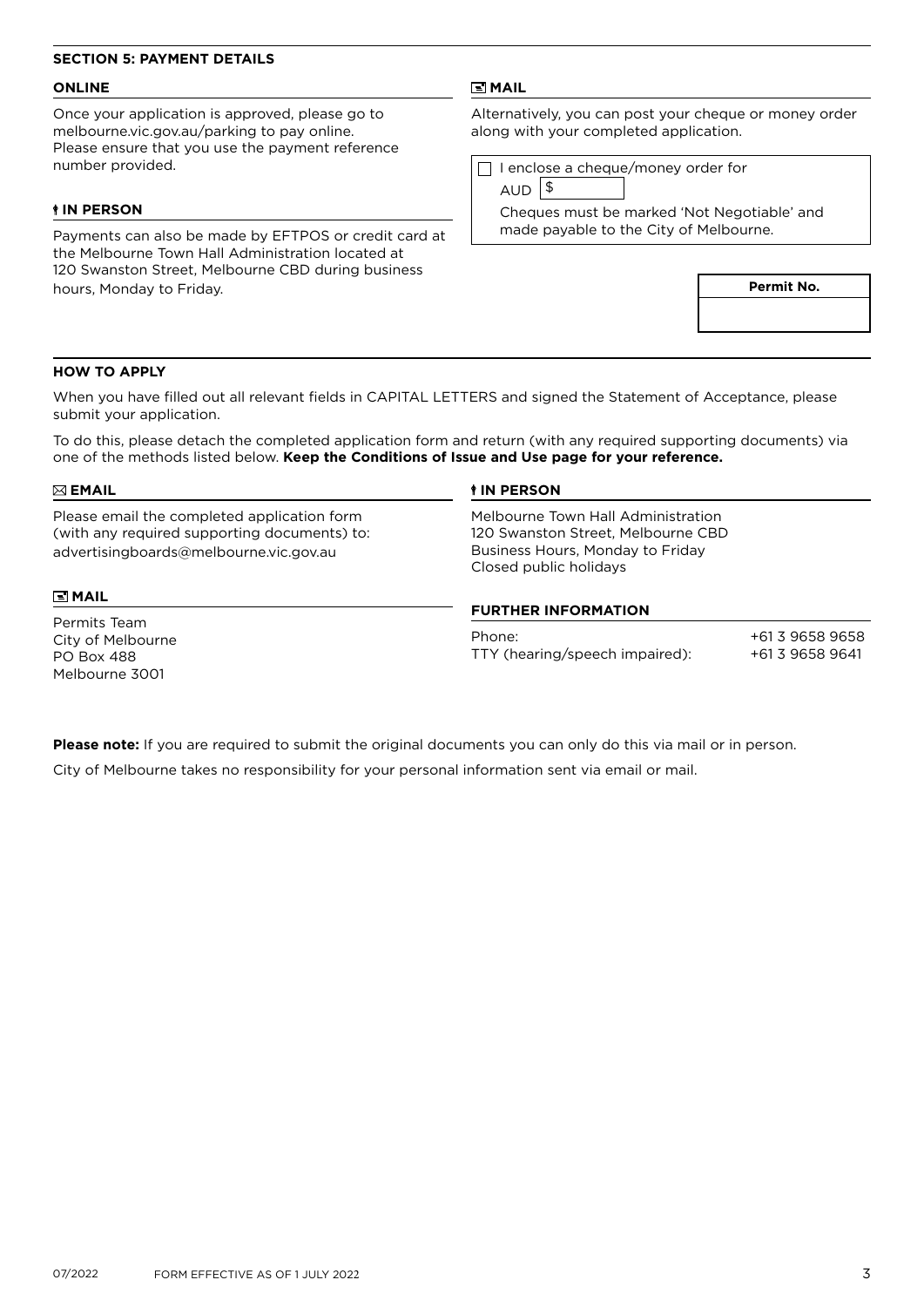### **CONDITIONs OF ISSUE AND USE FOR portable advertising board permits**

# **Please keep this page for your reference.**

# **CONDITIONS OF ISSUE**

# **Application form**

- Applications must be made in writing by completing a Portable Advertising Board Permit application form.
- 2. Application forms can be submitted:
	- a. by email to [advertisingboards@melbourne.vic.gov.au](mailto:advertisingboards%40melbourne.vic.gov.au?subject=)
	- b. by mail addressed to the Permits Team, City of Melbourne, PO Box 488, Melbourne 3001
	- c. in person at the Melbourne Town Hall, 120 Swanston Street, Melbourne
- 3. The City of Melbourne reserves the right to request further information or documentation to support an application.
- 4. Exceptions to the *Activities Local Law 2019* are applicable only to advertising boards correctly displaying a valid permit. Applicants must continue to observe the Local Law until their permit has been issued and is displayed on their advertising board.

# **Eligible locations**

- 5. Only one business in a building may be approved to display an advertising board at any time.
- 6. Businesses will not be eligible for permits if the footpath adjacent to the entrance of their property is less than 3.5 metres in width.
- 7. The application for an advertising board may be deemed unsuccessful if the location is considered unsafe because of street infrastructure.
- 8. The display of advertising boards is not permitted in areas with high pedestrian volumes. These areas are:
	- Swanston Street, between Flinders and Victoria Stroots
	- Elizabeth Street, between Flinders and Victoria Streets
	- Collins Street, between Spring and Spencer Streets
	- Bourke Street, between Spring and Spencer Streets
	- Lygon Street, between Queensberry and Faraday Streets
	- Southbank Promenade
	- An advertising board may be permitted in shared Laneways, outside of the vehicle access times
- 9. A site inspection of the location must be conducted by the City of Melbourne before a permit is issued.

# **Proof of eligibility**

- 10. In addition to a completed application form, applicants must submit a Certificate of Currency for their Public Liability Insurance showing coverage for the business of at least \$20 million.
- 11. On expiry of their Public Liability Insurance, a business must supply a new Certificate of Currency showing renewed coverage. Failure to do so will result in cancellation of any permits.
- 12. Applicants must supply a letter of endorsement from the owners' corporation or building manager in which the business is located. For multi-tenanted buildings, an existing permit may be reviewed if other tenants submit applications for a permit to display an advertising board.

# **Timelines**

- 13. Permits will expire on the date shown on the permit.
- 14. Upon expiry, the permit holder must ensure the permit is destroyed.
- 15. Permit holders may renew their permit up to two months before the expiry date.
- 16. Permit holders may renew their permit up to one month after the expiry date shown on the permit. After this date, a new application must be completed.

## **Permit fees**

- 17. Payment must be received prior to a permit being issued.
- 18. The application fee is \$225. The application fee is only charged once at the time of application and is not refundable.
- 19. The permit fee is charged at \$680 annually.
- 20. Once the permit is issued, the permit holder is not eligible for a full or partial refund.

# **Conditions of use**

## **Permit use**

- 21. Advertising boards may only be displayed outside the business address of the applicant.
- 22. The permit must be securely displayed so all details remain clearly visible on each side of the advertising board at all times.
- 23. Only one advertising board is permitted to be displayed in front of any building.
- 24. The advertising board must not be displayed within nine metres of an intersection.
- 25. The advertising board must not measure more than 1m wide and 1m high.
- 26. The advertising board must be displayed between 0.5m–1.5m from the kerb alignment.
- 27. The advertising board must be displayed at least 2m from the building alignment.
- 28. The advertising board must only be displayed on the footpath in front of the business.
- 29. The advertising board must only be displayed during the hours the business is open to the public.
- 30.The advertising board must be designed, constructed and maintained in such a manner as to prevent movement by the wind and any hazard to the public.
- 31. The advertising board must be safely displayed, leaving appropriate clearance for street infrastructure and must not impede pedestrian flow.

## **Replacement permits**

- 32. If any permits is lost, stolen, damaged or rendered unusable, the permit holder may request a replacement in writing, outlining the reason/s for replacement and submitting the required documentation as follows:
	- a. For lost and stolen permits: a copy of a police report
	- b. For damaged/unusable permits: the permit being replaced must be returned to the City of Melbourne. The replacement permit will be free of charge and have the same expiry date as the permit it replaces.
- 33. A replacement fee is payable if the permit holder fails to provide the required documentation.